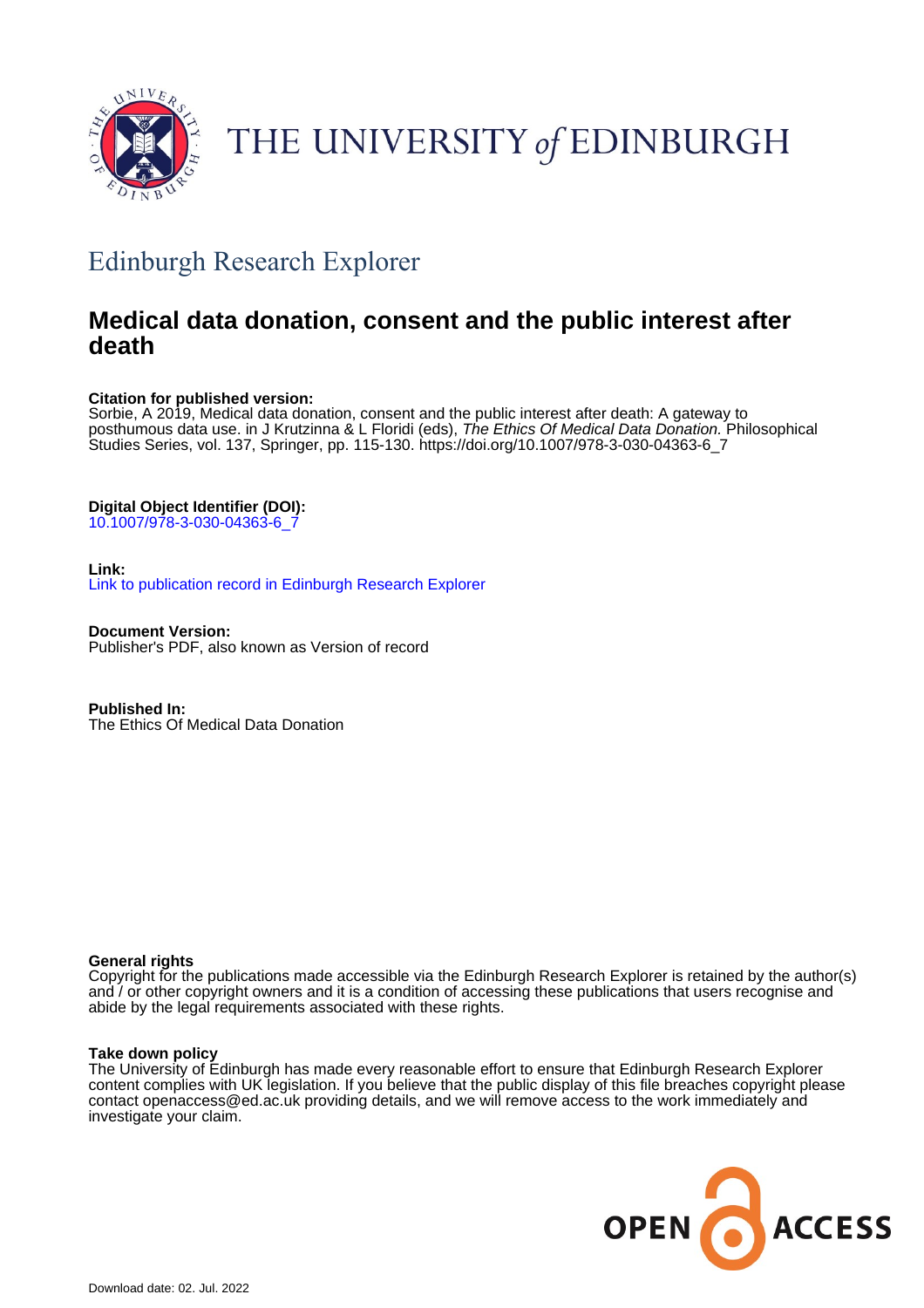## **Chapter 7 Medical Data Donation, Consent and the Public Interest After Death: A Gateway to Posthumous Data Use**



**Annie Sorbie**

**Abstract** Posthumous medical data donation (PMDD) could deliver a longitudinal dataset that facilitates significant advances in health research. This chapter focuses on a central challenge of PMDD, namely what good governance looks like in circumstances where consent does not provide a 'single magic bullet'. The central argument is that consent in PMDD must be properly understood as merely one aspect of a holistic governance regime, and that more emphasis ought to be placed on the role of authorisation. This brings to the fore the potential role of the public interest in navigating the various interests in play. As will be demonstrated, this proposed re-orientation of governance could deliver tangible benefits in PMDD and enhance three key elements of good governance: transparency, accountability and engagement with evidence of the views of actual publics. Part I outlines the impetus for the examination of PMDD in the context of the (non)delivery of the 'data sharing revolution'. Part II considers the pressure that temporal aspects of PMDD exert on traditional notions of consent, and the interests this brings into play. Finally, Part III suggests that authorisation should have a role to play alongside consent.

**Keywords** Posthumous · Medical · Data · Donation · Consent · Governance · Authorisation

The author thanks Professor Graeme Laurie for his invaluable support and advice on the drafting of this chapter. Thanks also to the Mason Institute's Work in Progress group, which commented on these nascent ideas, and in particular to Dr Edward Dove. All errors of course remain the author's own.

A. Sorbie  $(\boxtimes)$ School of Law, University of Edinburgh, Edinburgh, UK

Mason Institute for Medicine, Life Sciences and the Law, Edinburgh, UK e-mail: [asorbie@ed.ac.uk](mailto:asorbie@ed.ac.uk)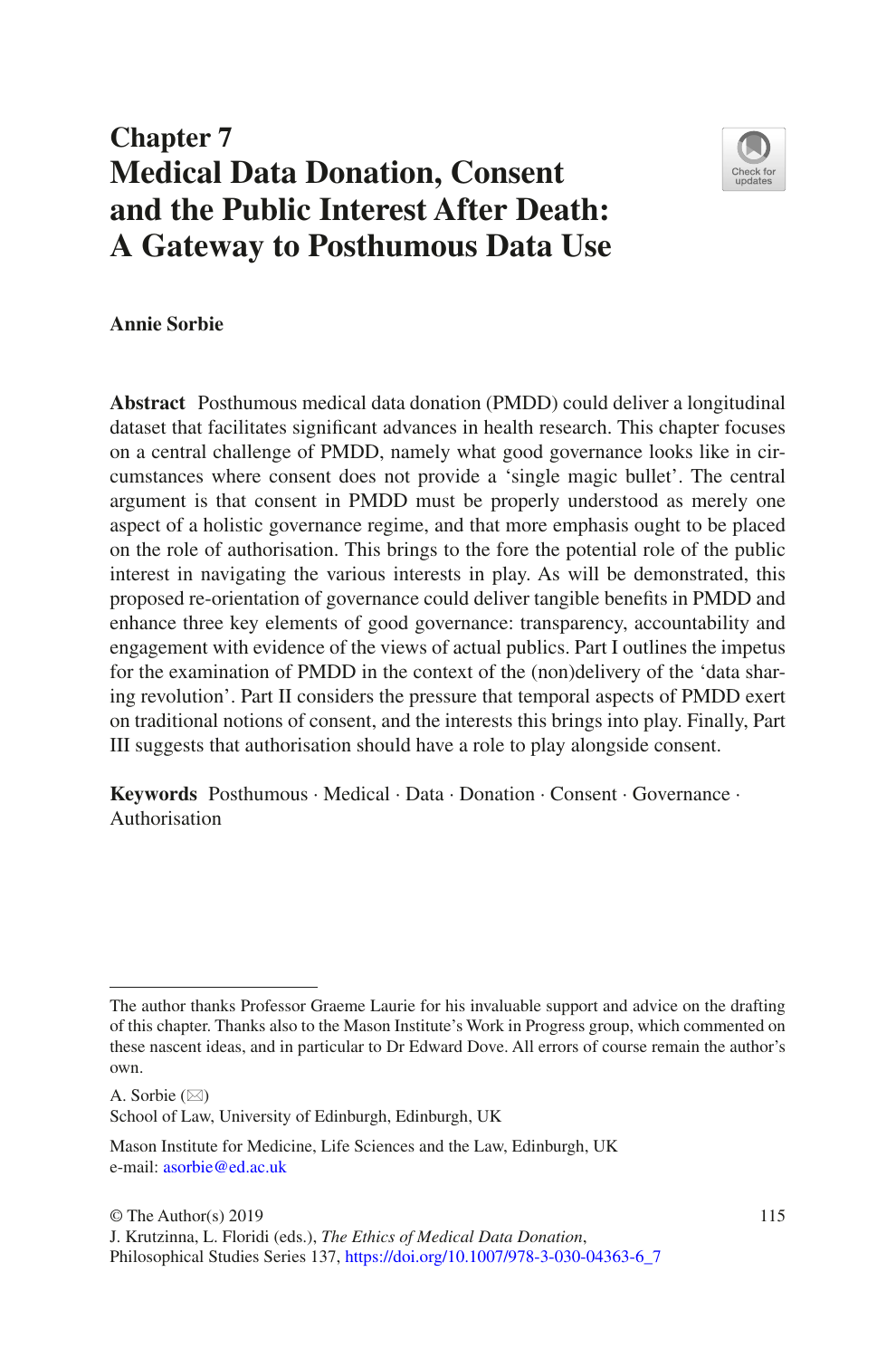#### **7.1 Data Governance and the Promise of PMDD**

Data use and governance is at a cross roads. Across all sectors, unprecedented quantities of data are being captured and repurposed. This is greatly facilitated by emerging technologies such as machine learning, which have transformed our capacity to analyse data in increasingly sophisticated ways (British Academy and Royal Society [2017;](#page-15-0) House of Lords Select Committee on Artificial Intelligence [2018](#page-15-1)). What may appear, at first blush, to be prosaic matters around data usage in fact require us to consider the significant (potential) benefits, and risks, of collecting, curating and sharing information beyond the purposes for which it was originally obtained or generated. As recently articulated by the British Academy and Royal Society, this raises pressing questions for society that go directly to how we live our lives and flourish in the twenty-first century.

These matters are brought into sharp focus in the context of health and the use of medical data. Here there is the very real possibility that proactive data management – whether in the form of data use, re-use or sharing – can deliver improvements in human health. However, this brings with it immediate and legitimate questions about boundaries to open science (The Royal Society [2012](#page-16-0)) and corollary responsibilities to protect data subjects and ensure good data governance (Laurie et al. [2014\)](#page-15-2). The British Academy and Royal Society also highlight that while health data might tend to flow in silos, research uses might require these flows to be disrupted (and potentially significantly extended), for example where mobile phone data is used to predict the spread of malaria (Buckee et al. [2013](#page-15-3)). As well as new and varying research uses for health data, new stakeholders – including actors in the public, private and third sectors – raise questions about the public acceptability of data use and sharing initiatives that span the public / private divide (Aitken et al. [2016\)](#page-15-4).

While the value and potential of data-driven medical research is well recognised (Knoppers et al. [2014\)](#page-15-5) the jury is out on whether the data reuse revolution has, in fact, been delivered (Pisani and Abou-Zahr [2010](#page-16-1)). Indeed, various solutions have been proposed to bridge the gap between aspirational policy and pragmatic practice, from facilitating cross-border collaboration, to ensuring that the work invested in curating data sets is appropriately acknowledged. Despite this attention, a persistent stumbling block to progress is not so much the absence of available data, but rather how the potential of existing data might be harnessed and made available to facilitate advances in health research.

A proposal that speaks to this stubborn problem, and has attracted increasing attention in recent years, is the broad notion of data philanthropy. Taddeo [\(2016](#page-16-2)) understands this as 'the donation of data from both individuals and private companies'. The recipients of such data are not specified, but could include international organisations like the UN, actors undertaking research in the public sphere, or those working in industry (Taddeo [2017](#page-16-3)).

Much of the literature on data philanthropy has focused on the donation of data by private companies (Taddeo [2017\)](#page-16-3). However, the donation of data by individuals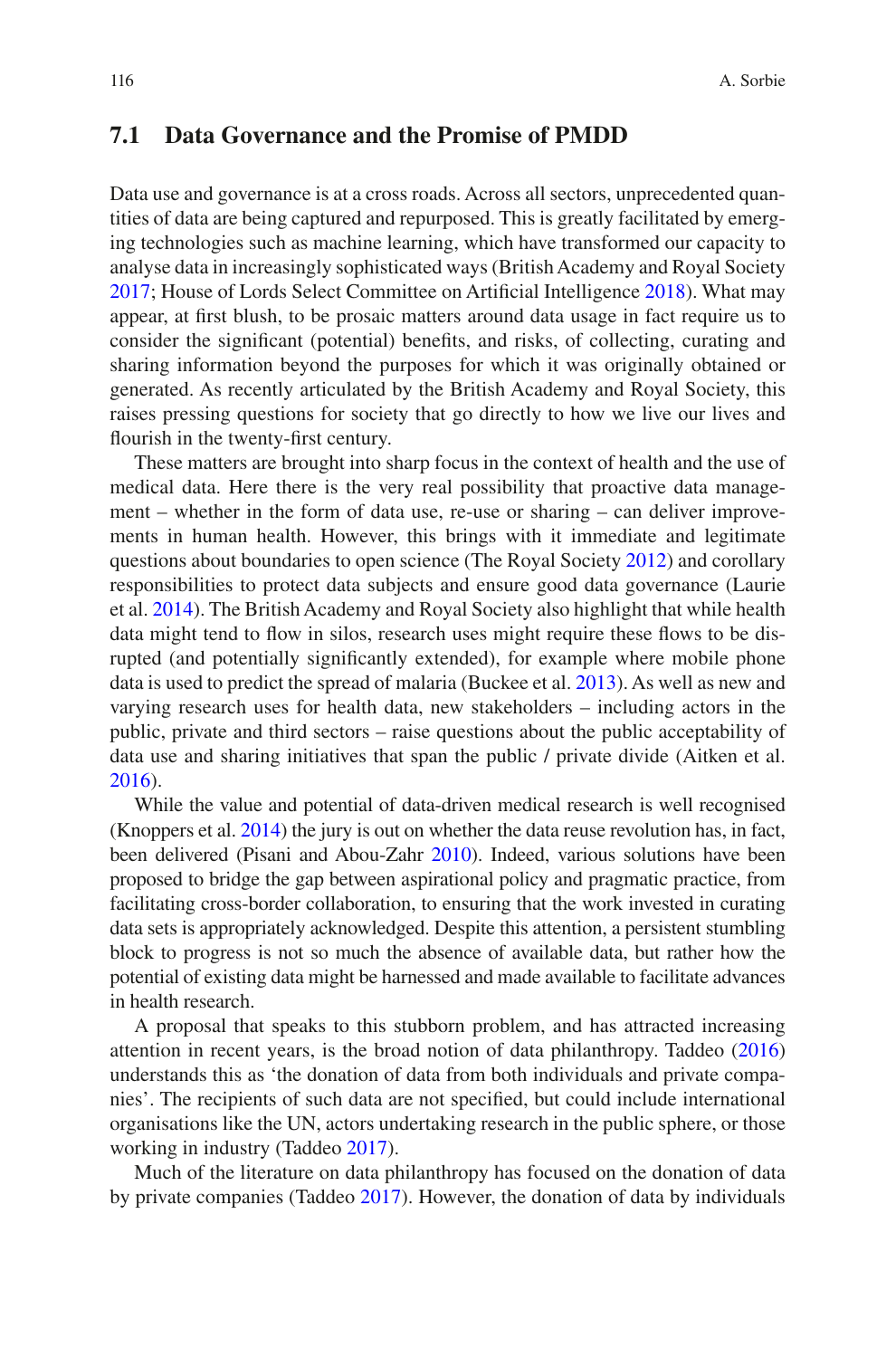has also been subject to high-profile scrutiny. In January 2018 the late British Labour MP, Baroness Tessa Jowell, delivered a speech to the House of Lords that was extensively covered by the media following her own diagnosis with a brain tumour. She called for '...sharing access to more and better data to develop better treatments' (Hansard [2018\)](#page-15-6) and highlighted the work of the Eliminate Cancer Initiative (ECI). Baroness Jowell was subsequently reported to be the first to donate her medical data to the Universal Cancer Databank (BBC [2018](#page-15-7)). This kind of 'altruistic giving' is typical of many conceptions of data donation, where the language and metaphors of donation are frequently invoked to suggest admirable exercises of autonomy for the sake of the common good.

The ECI was positioned by Jowell as a new initiative, but there are now a range of data sharing schemes and repositories in operation. For example, disease specific registries, which collect information from patients, often without relying on individual consent, are well established in the UK and beyond (Nelson et al. [2016\)](#page-16-4). There are also other projects, such as the Scottish Health Research Register (SHARE), which allows members of the public to voluntarily sign up to allow their coded NHS data to be checked to identify whether they would be suitable for certain health research projects, on the basis they will then be invited to participate if a match is found.<sup>[1](#page-3-0)</sup>These projects operate in different ways, but both speak to the desire to maximise the potential of existing of health data, and to harness this to deliver collective improvements in health and social care. This too is an aim of a research project developed by Krutzinna, Taddeo and Floridi of the Digital Ethics Lab at the Oxford Internet Institute, University of Oxford, and funded by Microsoft, to investigate posthumous medical data donation (referred to hereafter as PMDD). An output of this project is to develop an ethical code for PMDD in order to set out the guiding ethical principles for such donations.

By way of context, it is only recently that there has been any sustained consideration of the use of data for research *after death* (Shaw et al. [2016](#page-16-5)). Although PMDD on a case-by-case basis might, in theory, be possible if an individual were so inclined to anticipate this before their death, there is currently no cogent framework within which such a donation may be offered up, or indeed received, and then the relevant data disseminated for research or other purposes.

To the extent that PMDD on a wider, systemic scale has previously been tentatively explored in scholarly works, this has tended to use organ donation as a comparator. Thus, an example of a potential model is Taylor's suggestion in *The Lancet* [\(2000](#page-16-6)) that card-carrying data donors could volunteer their data for use by brain researchers in the event that the data donor were to succumb to a brain condition. This expression of willingness to provide data would be effective in the event that a brain disorder set in, with the advantage that researchers could access information both before and after the onset of the brain illness or damage. More recently, Shaw et al. [\(2016](#page-16-5)) have revisited the question of how data is used after death in more detail, arguing for PMDD as a way to prevent the waste of data which might otherwise be used for valuable research. The authors identify a number of drivers of such

<span id="page-3-0"></span><sup>&</sup>lt;sup>1</sup><https://www.nhsgresearchanddevelopment.scot.nhs.uk/share/> Accessed 17 August 2018.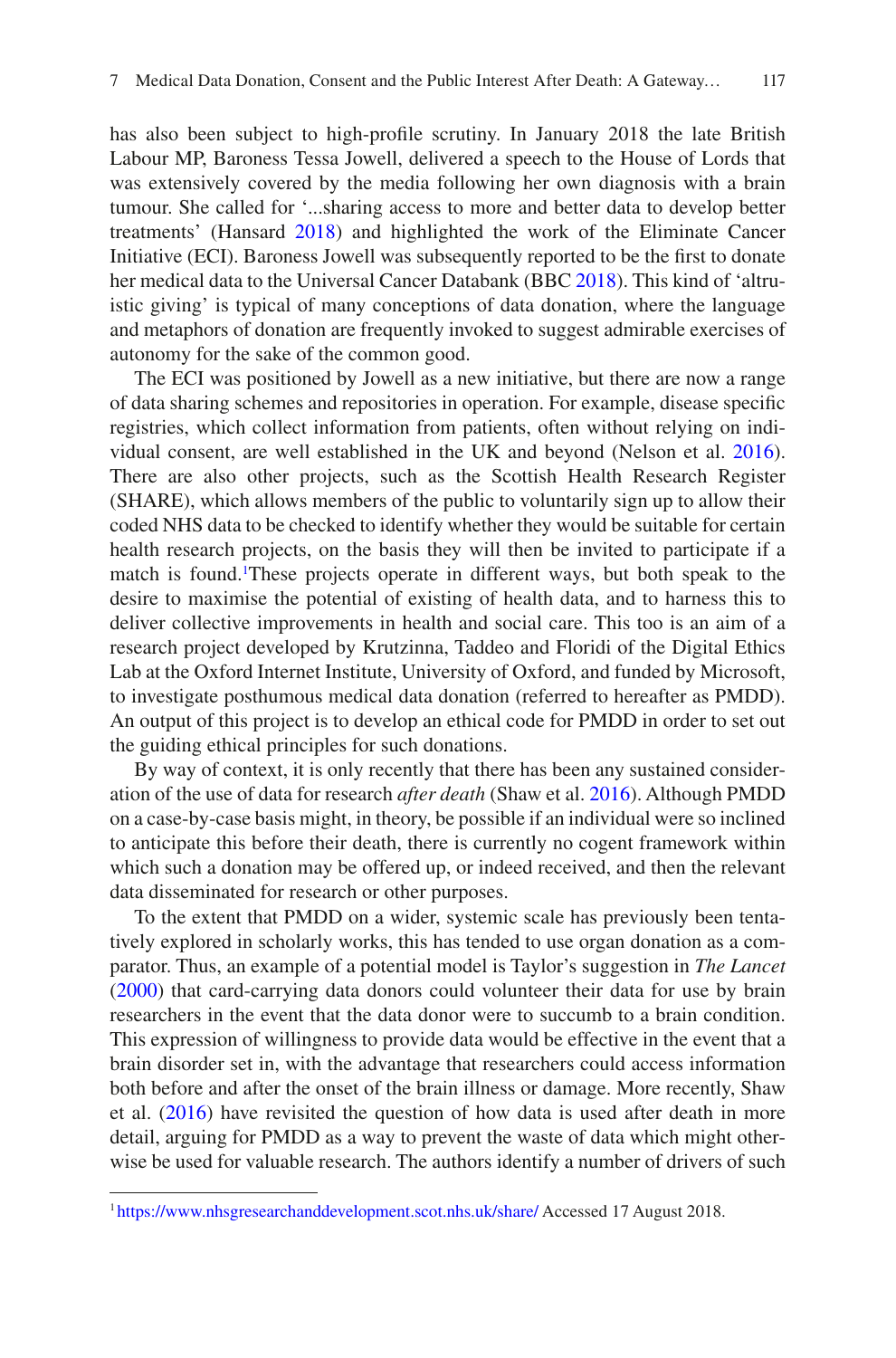a scheme, including: low levels of awareness of how data is used (or not) after death; the thicket of regulations that can make data from the deceased difficult to access; and the significant benefits that such use might yield, as demonstrated through the example of the German National Cohort study.

One of the assumptions of a scheme of PMDD, such as that proposed by Shaw et al. and by Krutzinna et al, is that this would be a widespread undertaking whereby individuals could, for example, opt in as a matter of course at some point in their life. Here the analogy with organ donation holds: the individual might be asked to agree to PMDD at the point where she applies for a driving licence, or perhaps signs up at a GP practice. However, for both practical and principled reasons, the organ donation analogy has significant limitations. These range from the practical matter in PMDD of locating medical records and related (but perhaps dis-located) data that may be held in different formats across multiple sites, $<sup>2</sup>$  to the potential impact on</sup> living family members where shared genetic information is donated (Shaw et al. [2016](#page-16-5) and Krutzinna et al. [2018](#page-15-8)). As will be explored later in this chapter, another divergence is that data is not exhausted by re-use in the same way as a donated organ, nor depleted by repeated use, like a biological specimen. Indeed, the longitudinal value of data potentially increases significantly over time and with increased sharing and re-use. Any effective governance mechanisms must reflect these particular features of data, its protection, and also its value maximisation.

Returning to Krutzinna et al's model of PMDD, many of the key features of this scheme are detailed elsewhere in this volume, some of which are beyond the scope of this chapter. However, the following bear repetition as they are particularly pertinent to the discussion that will follow:

- The scheme is intended to be user friendly and widespread, to encourage and enable those individuals who wish to participate to easily donate their data posthumously;
- This model of PMDD is designed to facilitate sharing of a comprehensive medical dataset, as included in participants' personal medical records (PMRs);
- Such a scheme should be voluntary and participatory OII explicitly reject the argument that informed consent is not required for PMDD, though acknowledge the merit in further consideration of how informed consent operates where data is repurposed in ways that *cannot* be anticipated at the point of data collection. (Krutzinna et al. [2018\)](#page-15-8)

This chapter responds to this call for scrutiny of what good governance looks like in circumstances where consent does not, as I will argue, provide a 'single magic bullet' (Laurie et al. [2015](#page-16-7)). The central argument advanced – that consent in PMDD should be understood as merely one aspect of a holistic governance regime – is wholly consistent with the OII's position that PMDD should enable willing

<span id="page-4-0"></span><sup>2</sup>This point was made by Kerina Jones of Swansea University at the OII workshop at the University of Oxford on 20th April 2018.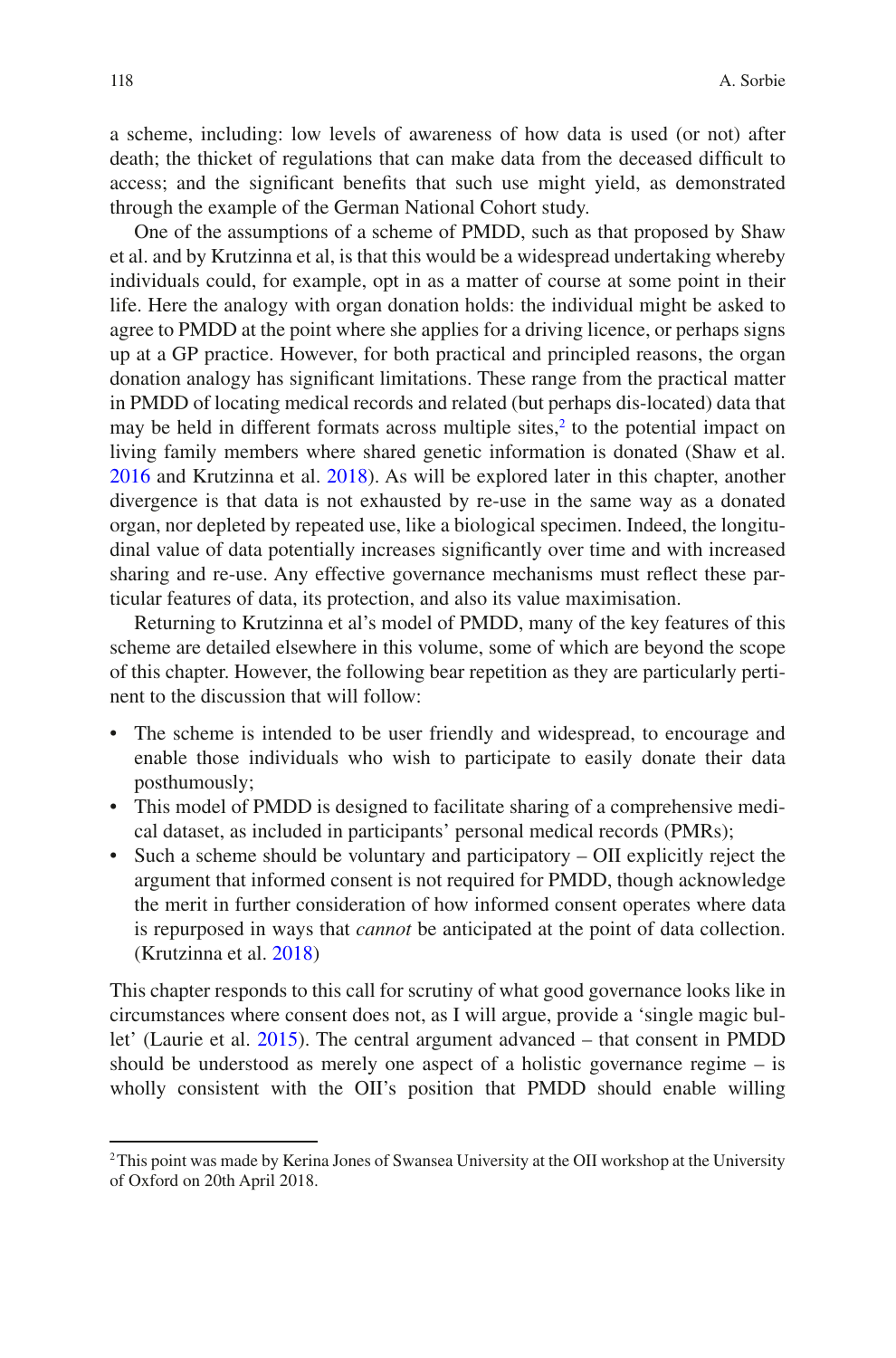participants to consent to volunteer their data. However, the proposed re-orientation of governance in PMDD will further enhance the transparency and accountability of any such scheme, and support the delivery of a longitudinal dataset that has the potential to facilitate significant advances in heath research.

In the sections that follow I will first, in Part II, consider the pressures that PMDD exerts on traditional models of consent. These are analysed with reference to both the temporal regulation of PMDD, and the interests this may bring into play. This discourse serves to delineate the role of consent in PMDD, as well as its limits as a complete governance solution.

Having proposed that consent in PMDD is more properly understood as merely one aspect of a holistic governance regime, Part III suggests that authorisation has a role to play. This is where certain uses of data may be permitted by an access committee, in the absence of consent, and is illustrated by the work of the Confidentiality Advisory Group and the Public Benefit and Privacy Panel, as described further below (Laurie et al. [2015](#page-16-7)). Consideration of the operationalisation of this re-orientation, in the context of PMDD, brings to the fore the potential role of the public interest in navigating the various interests engaged.

#### **7.2 Timing, Interests and the Limits of Consent**

It is trite that issues of consent and autonomy are a central concern of health research regulation (Laurie and Postan [2013](#page-15-9)) and therefore bear scrutiny in the context of PMDD. Shaw et al. ([2016\)](#page-16-5) suggest that participants in PMDD would, prior to their death, be asked to provide consent for the use of their data either for individual projects, or by way of 'broad consent'. As already indicated, it is a key feature of the governance scheme proposed by OII that PMDD should operate on the basis of 'informed consent' (Krutzinna et al. [2018](#page-15-8)). In order to analyse these proposals a crucial distinction must be made between how data is donated *into* such as scheme (during a donor's life), and then collected and disseminated *out* of the scheme (once the donor is deceased). This distinction emphasises the temporal aspects of regulating PMDD, and exacerbates a frequent criticism of consent as an 'up-front, one-off event' that is unable to account for 'all interests that are in play' (Laurie et al. [2015\)](#page-16-7). In the section that follows these criticisms are each examined before turning to specific models of consent.

#### *7.2.1 A Matter of Timing*

The criticism of consent as an 'up-front one-off event' has particular resonance in the context of PMDD. Here, the consent of live data donors' to the posthumous collection and use of their data is held in stasis at the point they die. This is so because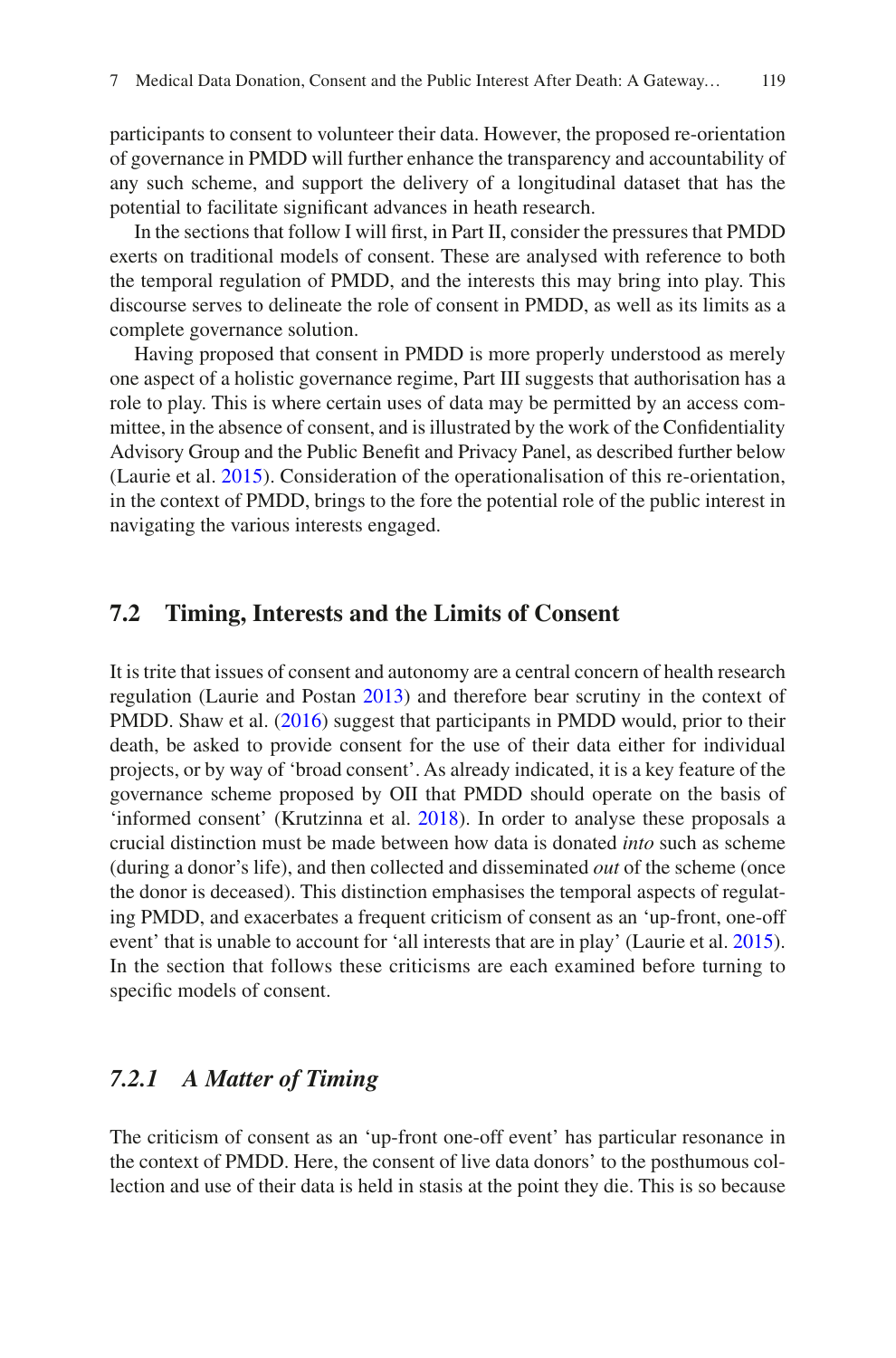there is, self-evidently, no scope to go back to the deceased donor to provide *any* information about how their data will be used, or by whom. This static consent can be contrasted with the use and value of the data provided by the donor, which proliferates over time and might be used for a multitude of research projects by a range of stakeholders in the public and commercial sectors. Given that consent to donation may come at any time prior to death, there is a considerable temporal disjuncture between the giving of consent and the use of the data; this even includes the act of collecting the data (to say nothing of its subsequent use in research) because these events will likely take place many years later. Further, and as recognised by Krutzinna et al, it is probable that, both due to the passage of time and the breadth of the information contained within a donor's PMR, the data collected will subsequently be used in ways that simply cannot be anticipated at the point of consent. This practical reality underscores the impact of the temporal aspect of PMDD governance, where the necessarily static interaction with the (dead) donor, through the medium of consent, contrasts starkly with the continuing use of the data itself. Indeed, the subject – namely the donor – is *never* temporally co-located with the object of use  $-$  the donor's data  $-$  given that this is only collected and used for research once the subject is no more.

This analysis has obvious implications for how data is donated *into* a scheme of PMDD (during a donor's life) in terms of the practical limitations of the information that can be provided to the donor at the point of consent. However, this also impacts on the operation of the scheme after the donor is deceased, and particularly on how data is disseminated *out* for use in health research. More specifically, any scheme of governance directed to the responsible dissemination of data must be able to respond to changing expectations – including those of research communities and wider pub-lics – about how data can and should be used. The failure of the care.data initiative<sup>[3](#page-6-0)</sup> in England provides the paradigmatic example of the perils of assuming public acceptance of new and disruptive data usages which challenge the norms of expected data flows (Carter et al. [2015;](#page-15-10) Wellcome Trust [2016\)](#page-16-8). Conversely, adopting a conservative position at the point of data dissemination may be equally ethically problematic, in circumstances where participants have donated data on the understanding that this will be utilised for research.<sup>4</sup> The disjuncture in timing between obtaining consent and the realisation of value in data far beyond what could be anticipated at the time of consent should lead us to question seriously what informed consent could look like in these circumstances.

<span id="page-6-0"></span><sup>&</sup>lt;sup>3</sup>This was an initiative in England that was designed to extract information from primary health records for use in secondary purposes, including research.

<span id="page-6-1"></span><sup>4</sup>See OII's first justification for a scheme of PMDD: that 'it is unethical to frustrate the 'will-to-doit' without proper justification (Krutzinna et al. [2018\)](#page-15-8).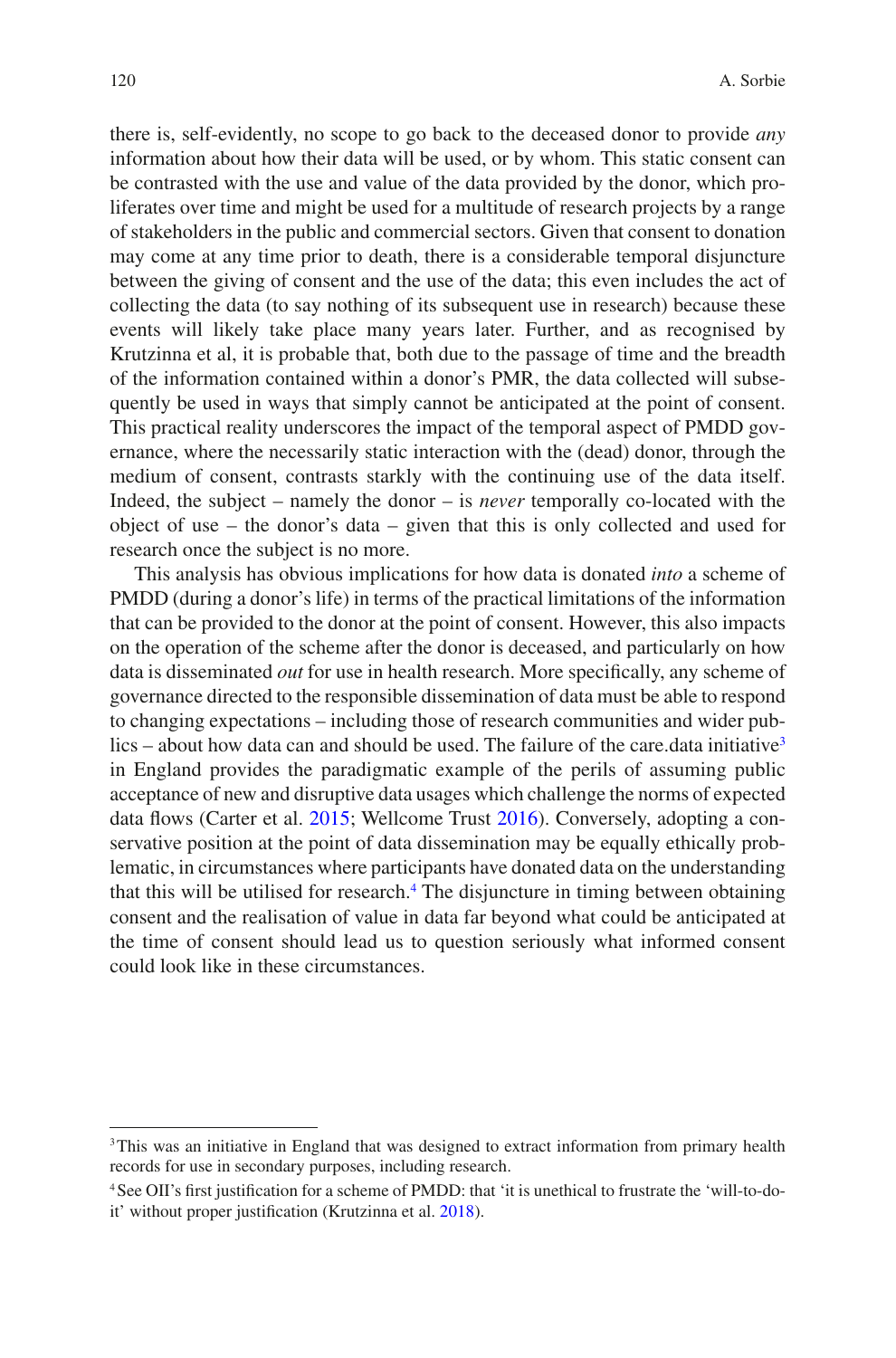#### *7.2.2 Interests in PMDD*

Such temporal considerations are compounded by the equally thorny criticism of consent as a governance mechanism that does not account for all of the interests in play in health research. This too calls for a 'robust assessment of what is at stake' (Laurie et al. [2015\)](#page-16-7) in PMDD.

First to mind are the interests of data donors who consent (during their lifetime) to PMDD. Although these interests may be presented in different ways, few would dispute that a donor should be able to exercise their rights to self-determination or autonomy in life (Laurie and Postan [2013](#page-15-9)). On their death donors may leave behind living relatives who could also have an interest in the data that has been donated (Shaw et al. [2016](#page-16-5)). As noted by Krutzinna et al. ([2018\)](#page-15-8), a distinguishing feature of data is that it rarely relates to a single individual, which raises the possibility of harm to others.

At first blush the 'thicket' of regulation that applies to data relating to living individuals might appear less dense post-mortem. As was the case for its predecessor legislation, neither the General Data Protection Regulation<sup>5</sup> nor the Data Protection Act 2018<sup>6</sup> apply to information about a deceased person. However, the absence of an omnibus legislative framework does not signify a 'free for all' in terms of how the data of the deceased may be used, nor does it preclude donors' interests surviving their death. For example, Sperling ([2008\)](#page-16-9) argues that due respect should be given to individuals' preferences in life about how their data should be used after their death.

A growing body of scholarly work also addresses broader matters of posthumous privacy and informational self-determination (see, in particular, Buitelaar [2017;](#page-15-11) Edwards and Harbinja [2013\)](#page-15-12). Buitelaar argues that the assumption that privacy rights are extinguished upon death cannot be maintained in our networked society. These matters are often considered in the context of digital assets, but many of the features of this medium, as identified by Edwards and Harbinja – such as its personal and intimate character and shareable nature – might equally be applied to electronic PMRs.

In the medical context, the persistence of obligations post mortem is reflected in guidance issued by the General Medical Council, which has long acknowledged that a doctor has a continuing duty of confidence to a patient after their death (see GMC [2018](#page-15-13)). With some equivocation, it was also found that such an obligation exists in law in the case of *Lewis v Secretary of State for Health*<sup>[7](#page-7-2)</sup> (Choong et al. [2014\)](#page-15-14). This case concerned whether documents (including medical records) relating to deceased patients could be disclosed by a GP to an inquiry into human tissue

<span id="page-7-0"></span><sup>5</sup>Regulation (EU) 2016/679 of the European Parliament and of the Council of 27 April 2016 on the protection of natural persons with regard to the processing of personal data and on the free movement of such data, and repealing Directive 95/46/EC (General Data Protection Regulation).  $^6$  c.12.

<span id="page-7-2"></span><span id="page-7-1"></span><sup>7</sup> [2008] EWHC 2196 (QB).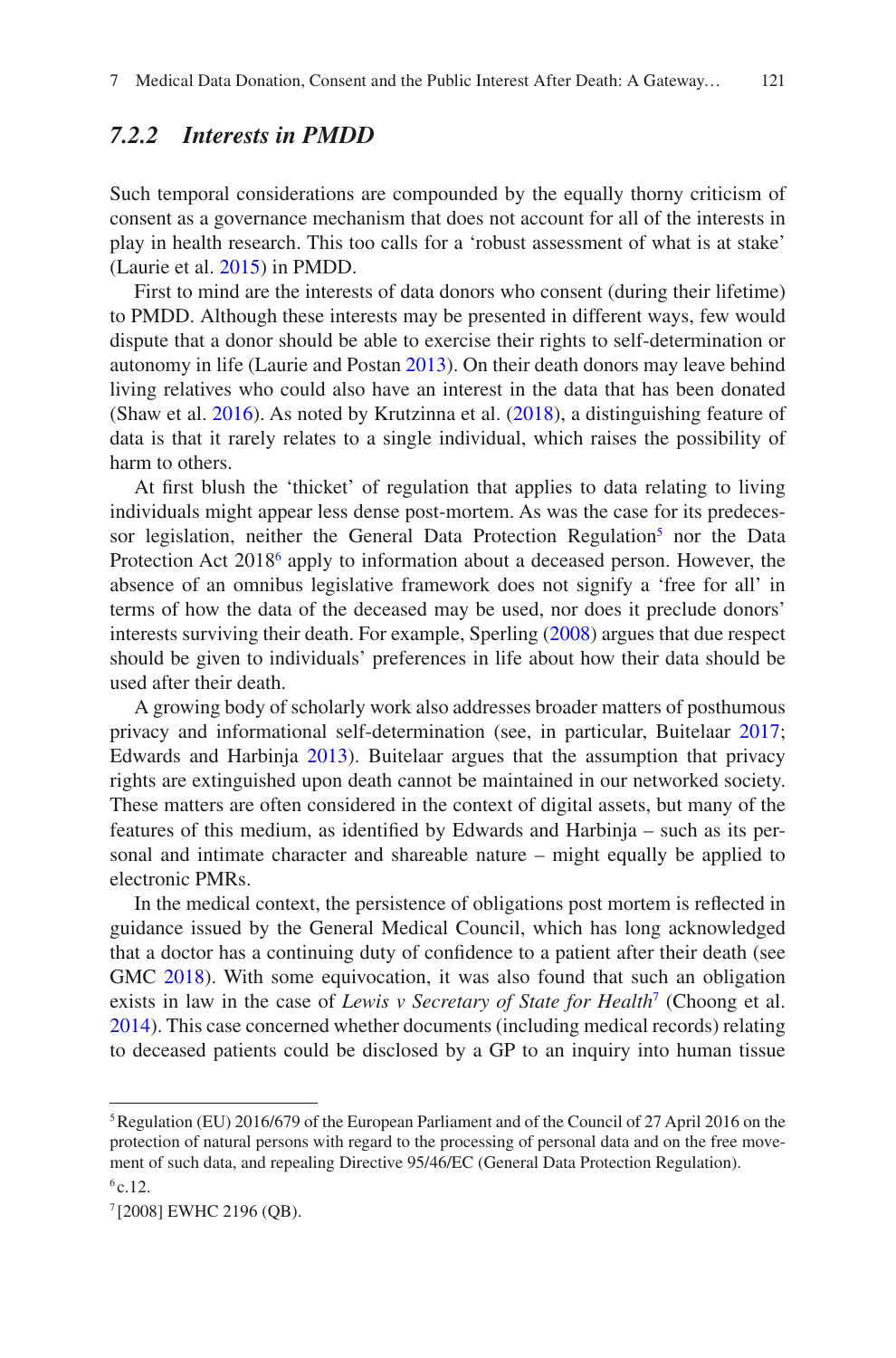analysis in UK nuclear facilities. In *Lewis*, disclosure of the records in question turned upon whether to do so was in the public interest.<sup>[8](#page-8-0)</sup> Here it was recognised that the public interest (which was distinguished from 'what the public found interesting')<sup>[9](#page-8-1)</sup> was multifaceted and could encompass both individual and collective interests including those in: disclosure; maintaining the patient's confidentiality; and maintaining confidence in the institutions under investigation. <sup>10</sup>

This analysis again draws attention to the temporal and varying nature of the interests that may arise in PMDD, both during a donor's life when their consent is obtained, and after their death when their data is collected and used. However, here the resolution of these interests is crystallised at the point that decisions are made about how data collected by PMDD should be *disseminated out* for use in health research. Herein lies the governance dilemma at the heart of PMDD:if individual consent at the point of donation is constructed *too widely*, then this may not only stray unacceptably far beyond the intensions of the donor, it may also fail to take into account other interests that are in play, such as those of family members. However, should that original consent be construed *too narrowly*, this also risks frustrating the donor's desire to contribute to sustainable health research, in circumstances where uses go beyond what was anticipated at the time of donation, but are not necessarily unacceptable. Such a restrictive approach may also fail to take into account the full range of interests in play, including collective public interests. This leads one to question whether overreliance on *any* model of consent is appropriate to legitimise PMDD.

#### *7.2.3 Models of Consent*

Questions around what constitutes an optimal model for the consent of health research participants, and the limits of that consent, have been closely and extensively scrutinised in the academic literature. There remains disagreement on terminology as between broad and blanket consents (De Vries et al. [2016](#page-15-15)) and in particular as to whether broad consent can, or cannot, be sufficiently informed in ethically robust terms (Sheehan [2011](#page-16-10); Kaye et al. [2014\)](#page-15-16). A comprehensive review of this ongoing debate falls outside of the scope of this chapter. However, briefly reviewing some potential models of consent, in light of the analysis of PMDD above – which pays close attention the subject / object disconnect and interests at play in PMDD, and also how data received *into* and disseminated *out of* such a scheme –reveals insights that can inform its good governance.

Laurie and Postan identify the 'many different qualifying adjectives' that are used to describe consent in the context of health research (2013). However, this

<span id="page-8-0"></span><sup>8</sup> Ibid. Paragraph 58.

<span id="page-8-1"></span><sup>9</sup> Ibid. Paragraph 59.

<span id="page-8-2"></span><sup>&</sup>lt;sup>10</sup>The Judge's order for disclosure was explicitly subject to proper safeguards being put in place to ensure that the information did not become 'public' beyond the inquiry. Ibid. Paragraph 58. I return to further consider the role of the public interest in PMDD at Part III below.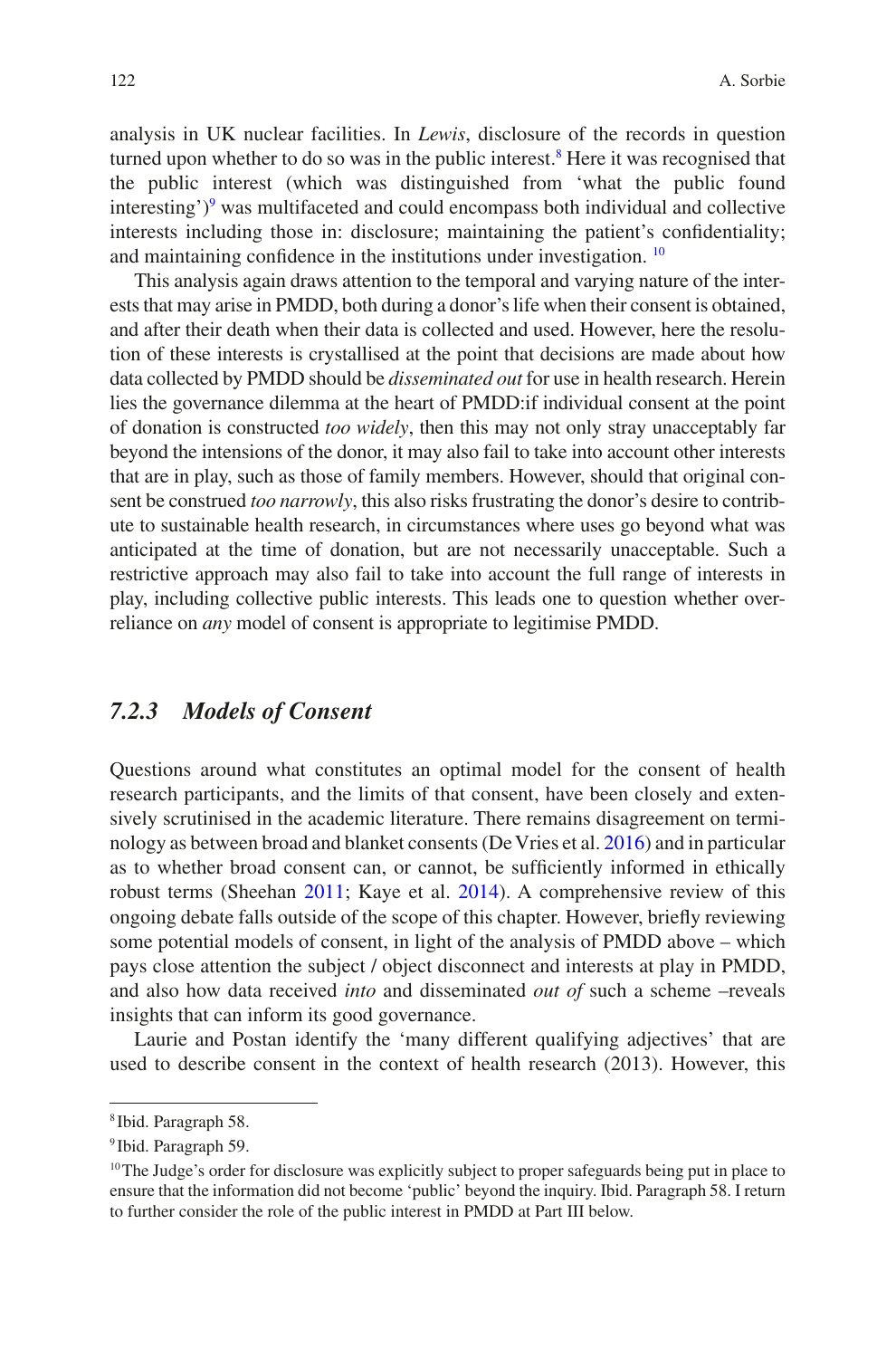chapter will focus on the proposals outlined by Shaw et al, and developed by Krutzinna et al, which both suggest that some form of 'broad' consent will be most appropriate in the context of PMDD, with Krutzinna et al emphasising that this should be 'informed'[.11](#page-9-0) In the analysis of this model I will argue that, because of the temporal disconnect inherent in PMDD, and the multiple interests in play, while consent (of any type) might be a basis for signing people up to participate in PMDD, it is not well placed to be the enduring governance tool over time and certainly not after the donor's death. To the extent that such issues are a reoccurring theme in health research regulation more broadly, this is particularly so in PMDD in circumstances where the subject – the donor –is no more, while the object – the data – not only endures but proliferates over time.

Although not proposed in either of the PMDD models referred to above, I turn first (and briefly) to 'open' consent, where a donor passes over data posthumously on the basis that the recipient can 'do whatever they want with it'. This bears brief scrutiny as it could be said that this is workable *precisely because* the donor is deceased; indeed, in the case of organ donation, the donor is not consulted on exactly how that organ is used and who should be the recipient. While this analogy could appear persuasive, there are, I would argue, good reasons why this does not hold good (Shaw et al. [2016\)](#page-16-5). Despite the data usage occurring post mortem, many of the ethical concerns raised in relation to open-ended consent – such as whether this could ever be meaningful or take account of the multiple interests in PMDD as outlined above –persist and are exacerbated by the multitude of ways in which the data might subsequently be used (Lunshof et al. [2008](#page-16-11)). Further, robust open consent, as operated in the context of the Personal Genome Project, $12$  is a rigorous and onerous process that requires 'a high degree of 'information altruism' … thereby introducing a strong moral motive' (Lunshof et al. [2008\)](#page-16-11). This might set the bar too high for many and impact negatively on rates of participation. This would be fatal to a scheme of PMDD that relies on willing data donors and aspires to a streamlined donation procedure.

This brief critique of open consent underlines why a scheme of broad consent is the scheme of choice in both PMDD proposals. For the purposes of this chapter I park the question of whether broad consent can be informed consent (see, for example, Caulfield [2007](#page-15-17); Sheehan [2011](#page-16-10); Kaye et al. [2014\)](#page-15-16). Further, 'broad consent' itself is not an entirely settled term, and so, for expediency, I will use, as my starting point, Sheehan's ([2011\)](#page-16-10) understanding of this as '…encapsulat[ing] consent to a range of different conditions'. He sees this primarily as agreement to an arrangement whereby a governing body will make decisions about how data might be used,

<span id="page-9-0"></span> $<sup>11</sup>$  For the purposes of this chapter, I have discounted the possibility of specific consent and dynamic</sup> consent, which are clearly not possible in circumstances where a dead donor cannot be re-consented. See Kaye et al. [2014](#page-15-16), for the benefits of dynamic consent in biobanking, as compared to broad consent. For the sake of space, and because it has not been proposed as a solution for PMDD, I have also omitted any consideration of consent by proxy in PMDD, which would occur after the donor's death.This model raises numerous ethical issues.See, for example, Wrigley ([2007\)](#page-16-12).

<span id="page-9-1"></span><sup>12</sup>See: <https://www.personalgenomes.org.uk/sign-up>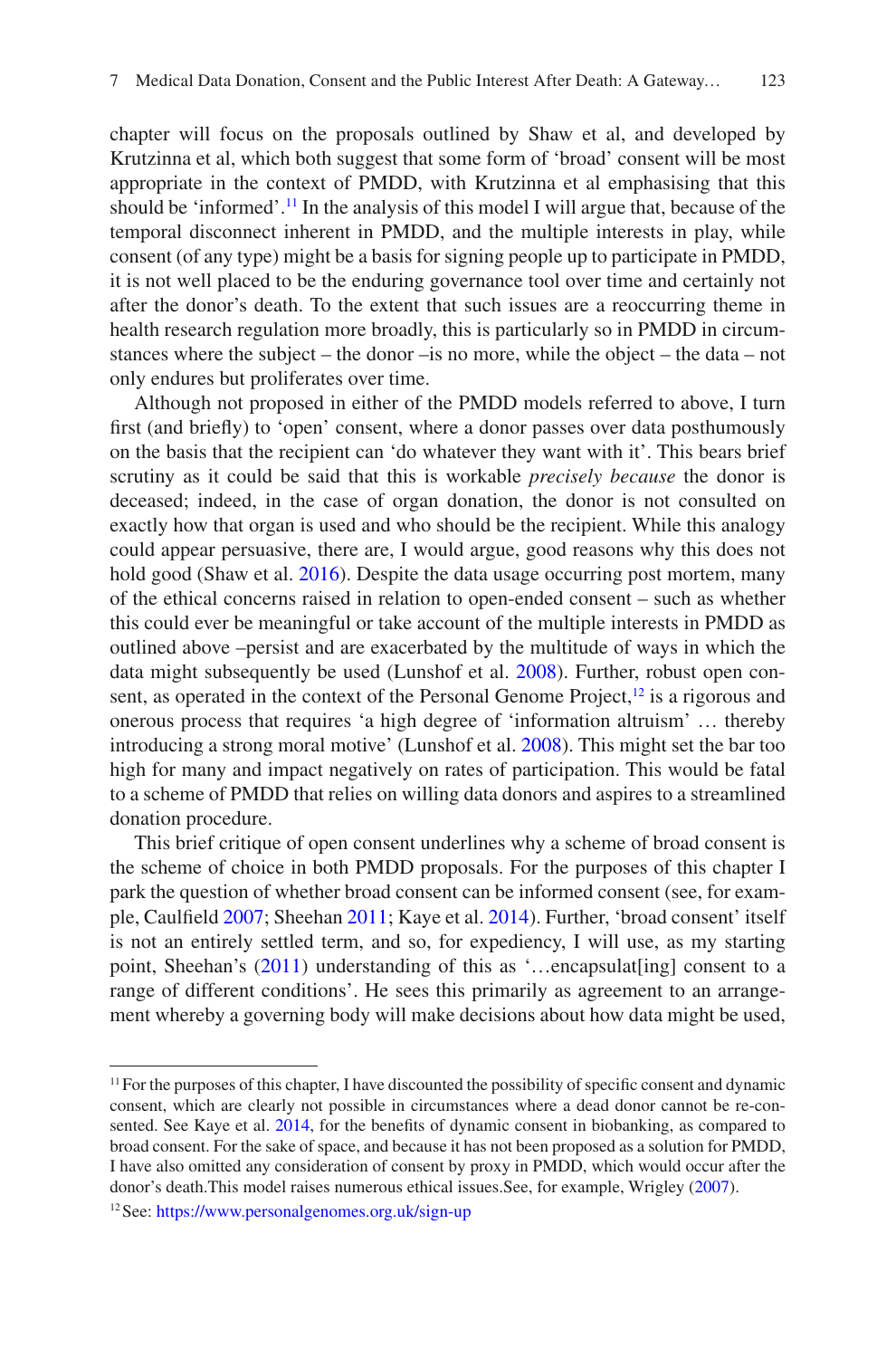but notes that this can also include other matters such as 'an account of a general program of research, an account of the general goals of research or an account of the institutional values and aspirations'.

Two recent studies, both of which are broadly supportive of broad consent as a governance tool for ethical research, echo the multiple elements that broad consent encompasses. Steinsbekk et al. ([2013](#page-16-13)) see broad consent as signifying acceptance of a framework to review future research, part of which includes 'strategies to update regularly the [biobank] donor' and also potentially the option of withdrawal and/or re-consenting. The authors further suggest that this interactive aspect of broad consent may be improved though the use of some of the communication methods used in dynamic consent (see also Kaye et al. [2014](#page-15-16) for a description of this model). De Vries et al. ([2016\)](#page-15-15) suggest that the challenge in broad consent is to combine 'transparency about sponsored research together with governance models that assure the donor community and the public that their interests and moral concerns are being respected'. In the case of live donors to biobanks, they note that this can be achieved through access to information – for example by providing up-to-date descriptions of projects. These academic interpretations of broad consent are consistent with the recruitment, retention and access policies for UK Biobank[,13](#page-10-0) which is recognised as operating under a scheme of broad consent. This governance model makes specific provision at the outset for 'active engagement with participants… in particular regarding the research that is being conducted on [the resource] and the research findings that emerge' (Summary), as well as incorporating provisions for the re-contact of participants in some circumstances (Section B6) and re-consent (Section B6.2).

When these recognised conditions for obtaining legitimate broad consent are considered in the context of PMDD model – where the donor's initial consent is held in stasis at the point of their death, and *no form* of ongoing interaction is possible – it could be concluded that consent is redundant in these circumstances. In particular, it fails to resolve the central governance dilemma of PMDD, as delineated above, and results in either an overreach (where this is construed *too widely*) or an under reach (where this is construed *too narrowly*), respecting neither the temporal aspects of PMDD, nor the interests in play.

 Returning to the analysis above of how data is donated *into* such as scheme, as well as how it is disseminated *out* for research use, provides a more nuanced interpretation, in light of the foregoing discussion. Taking the OII scheme as our starting point, a key element of this framework is that participation should be both 'voluntary and participatory' (Krutzinna et al. [2018](#page-15-8)). In terms of the voluntariness of the donor, there is a clear role here for a scheme of broad consent as a threshold device to legitimately recruit participants *into* the scheme. For example, the donor can sign up, at the point of consent, to express their 'willingness to volunteer their data' (Krutzinna et al. [2018](#page-15-8)) within a broader governance structure. However, the analysis above also underlines the limitations of consent in the context of PMDD, when this is unable to cope with the temporal aspects of PMDD, nor the multiple interests

<span id="page-10-0"></span><sup>&</sup>lt;sup>13</sup>See: [http://www.ukbiobank.ac.uk/wp-content/uploads/2011/11/Access\\_Procedures\\_Nov\\_2011.](http://www.ukbiobank.ac.uk/wp-content/uploads/2011/11/Access_Procedures_Nov_2011.pdf) [pdf](http://www.ukbiobank.ac.uk/wp-content/uploads/2011/11/Access_Procedures_Nov_2011.pdf)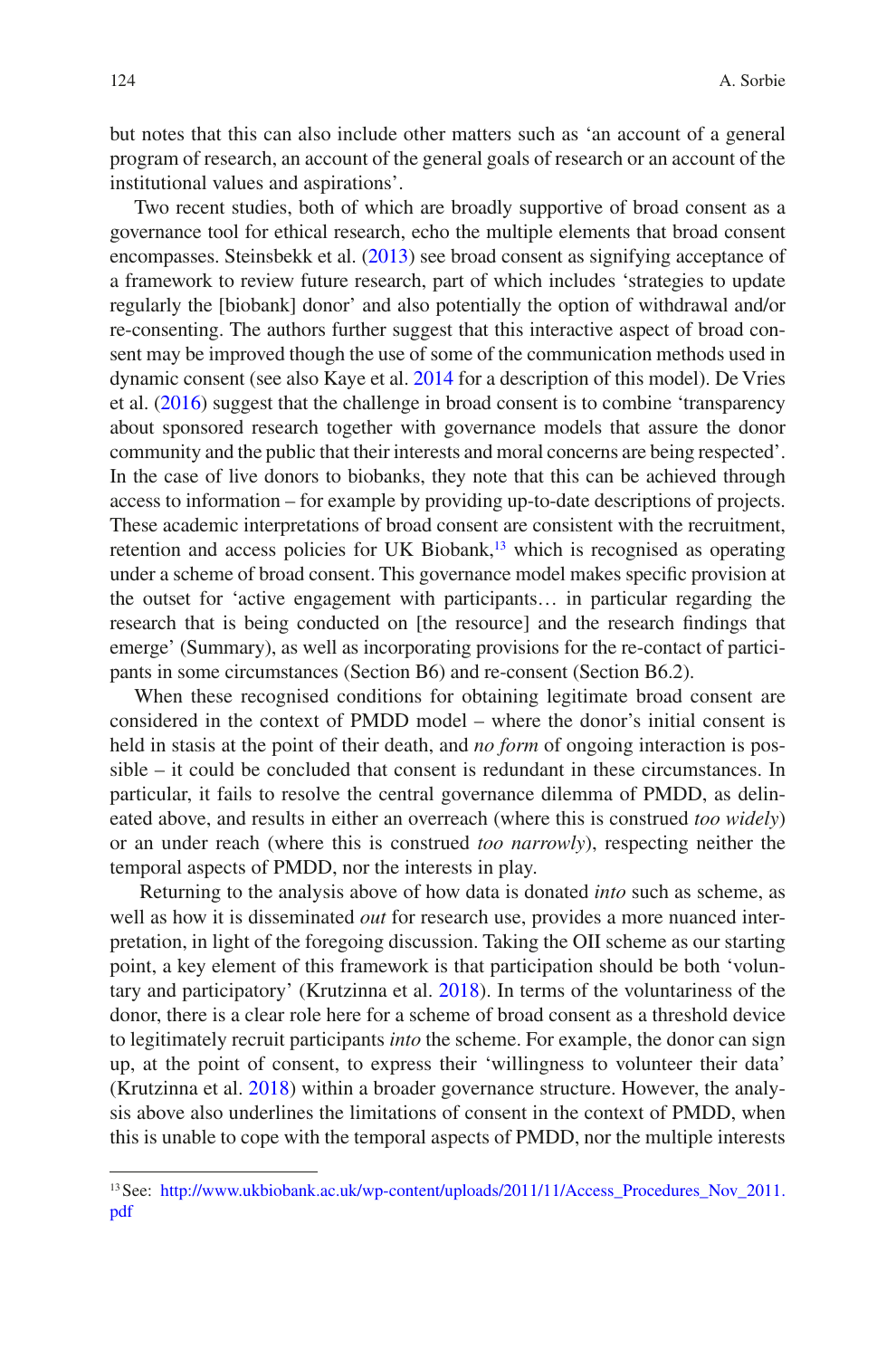in play, which crystallise at the point that data is *disseminated out* of such a scheme. It therefore follows that consent in PMDD is better understood as merely one aspect of a holistic governance regime, and that it is necessary to look to a range of approaches to deliver effective and enduring data governance.

So far this chapter has considered the work that different models of consent can do and concluded that, in PMDD, this will not deliver a complete solution. The circumstances of PMDD, as discussed above, preclude the discharge of some elements of broad consent, namely any form of ongoing interaction with the donor. However, some aspects of this approach, such as the review of prospective research projects by a committee to identify whether access requests should be granted to the data resource, are achievable. In the context of broad consent, this mechanism is traditionally framed as part and parcel of the consent process, effectively sitting *behind* the donor's consent. This chapter calls for a re-orientation of governance, such that consent in PMDD is more properly understood as merely one aspect of a holistic governance regime. In the section that follows I consider another potential aspect of such a regime in PMDD, namely the role of authorisation.I propose that this governance mechanism should be seen as sitting *alongside* consent. In considering how this might operate in the context of PMDD, this brings to the fore the potential role of the public interest in navigating the various interests in play.

#### **7.3 Authorisation and the Role of the Public Interest**

Authorisation is now an established, if under-researched, part of the data sharing landscape in health research (Aitken et al. [2016](#page-15-4)). Often billed as an 'alternative to consent' (Laurie et al. [2015\)](#page-16-7), some of the most well-known examples that relate to data reuse are the Confidentiality Advisory Group (CAG) in England and the Public Benefit and Privacy Panel (PBPP) in Scotland. To provide some context, CAG is a statutory body<sup>14</sup> that advises the Health Research Authority on requests to access NHS patient records without consent for research purposes.<sup>15</sup>CAG's legislative framework allows the common law duty of confidentiality to be lifted in specified circumstances so that identifiable information may be shared for purposes, including medical research. There are various safeguards within the legislation, one of which is that the activity in question must be in the public interest or in the interests of improving patient care. In Scotland, PBPP has a similar mandate in terms of scrutinising requests to use NHS Scotland-controlled data, and some data controlled by the Registrar General, for research or specified 'other' purposes.<sup>16</sup>In contrast to its English counterpart, PBPP does not operate on a legislative basis, but rather as

<span id="page-11-0"></span><sup>&</sup>lt;sup>14</sup>The CAG discharges its function pursuant to Section 251 of the National Health Services Act 2006, and The Health Service (Control of Patient Information) Regulations 2002.

<span id="page-11-1"></span><sup>&</sup>lt;sup>15</sup>See: [https://www.hra.nhs.uk/about-us/committees-and-services/confidentiality-advisory-group/](https://www.hra.nhs.uk/about-us/committees-and-services/confidentiality-advisory-group/legal-frameworks/) [legal-frameworks/](https://www.hra.nhs.uk/about-us/committees-and-services/confidentiality-advisory-group/legal-frameworks/)

<span id="page-11-2"></span><sup>&</sup>lt;sup>16</sup>See: <http://www.informationgovernance.scot.nhs.uk/pbpphsc/>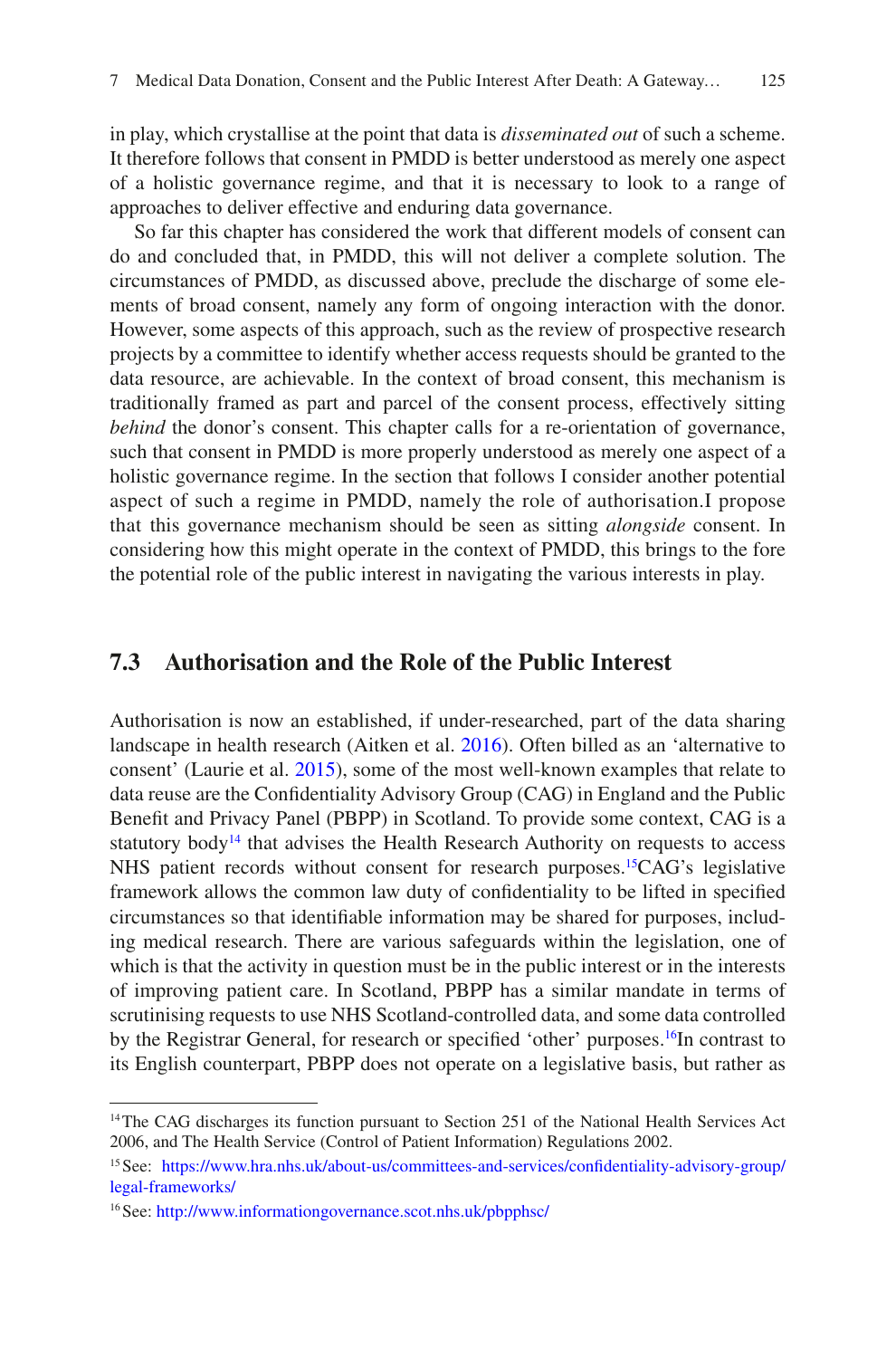part of the governance structure of NHS Scotland. The public interest – including that both in protecting individual privacy and in optimising the use of health and social care data  $-$  is at the heart of PBPP's guiding principles. As a result, any request for access to either of these data resources must first show, amongst other matters, that the proposed use is demonstrably in the public interest.

For both CAG and PBPP, authorisation as a governance mechanism is invoked on the basis that neither consent nor anonymisation are appropriate or practicable (Aitken et al. [2016](#page-15-4)). How, then, might a scheme of authorisation work *alongside* consent to meet some of the governance challenges that are specific to PMDD? There are, as outlined below, tangible benefits this could deliver to PMDD in order to enhance three key elements of good governance: transparency, accountability and engagement with evidence of the views of actual publics.

First, by viewing the authorisation mechanism as sitting *alongside* consent, this will provide donors with a more realistic and informed understanding, at the point of consent, of how their data will be managed in the future, and particularly after their death. This re-orientation of governance, in response to the context of PMDD, explicitly acknowledges the temporal disconnect identified in this chapter as between the subject – being the donor who consents to the data donation in life – and the object – being the multitude of ways that the data may be used after the donor's death. This shift therefore delivers greater transparency in relation to the work that broad consent *can* do as a threshold device, while acknowledging that, on death, the donor is effectively handing over control of their data to the PMDD scheme and its longitudinal governance mechanism.

Next, such a mechanism, which I propose should regulate the dissemination of data on the basis that access will only be granted where this is in the public interest,<sup>[17](#page-12-0)</sup> would potentially be capable of accounting for the multiple individual and collective interests at play in PMDD (British Academy and The Royal Society [2017\)](#page-15-0). In the course of the preceding discussion, various interests in PMDD have been identified, including those of: donors (both pre and post mortem); family members; funders and researchers in the academic, commercial and third sectors; as well as the collective interests of wider publics in the benefits of responsible health research. As has been acknowledged, consent is able to take into account some of these interests, particularly in relation to the individual interests of the donor, but is inadequate to deliver upon all of the interests that are in play (Laurie et al. [2015](#page-16-7)).

In proposing demonstrable public interest as the basis on which access to data will, or will not, be granted, it is fair to acknowledge this remains a 'notoriously uncertain idea' in health research regulation (Taylor [2011\)](#page-16-14), which requires further intellectual scrutiny (see various commentators in Sorbie [2016](#page-16-15)). The parameters of

<span id="page-12-0"></span><sup>&</sup>lt;sup>17</sup>Shaw et al. do not go into the detail of such a governance mechanism, while Krutzinna et al. propose that access decisions should be made on the basis of the common good. I favour the public interest as this reflects the practice of established governance mechanisms (e.g. CAG, PBPP and UK Biobank) and reflects 'the importance of ensuring that data uses align with public interests or preferences' (Aitken et al. [2016\)](#page-15-4). This scrutiny of the role of the public interest in health research regulation is addressed more specifically in my doctoral research.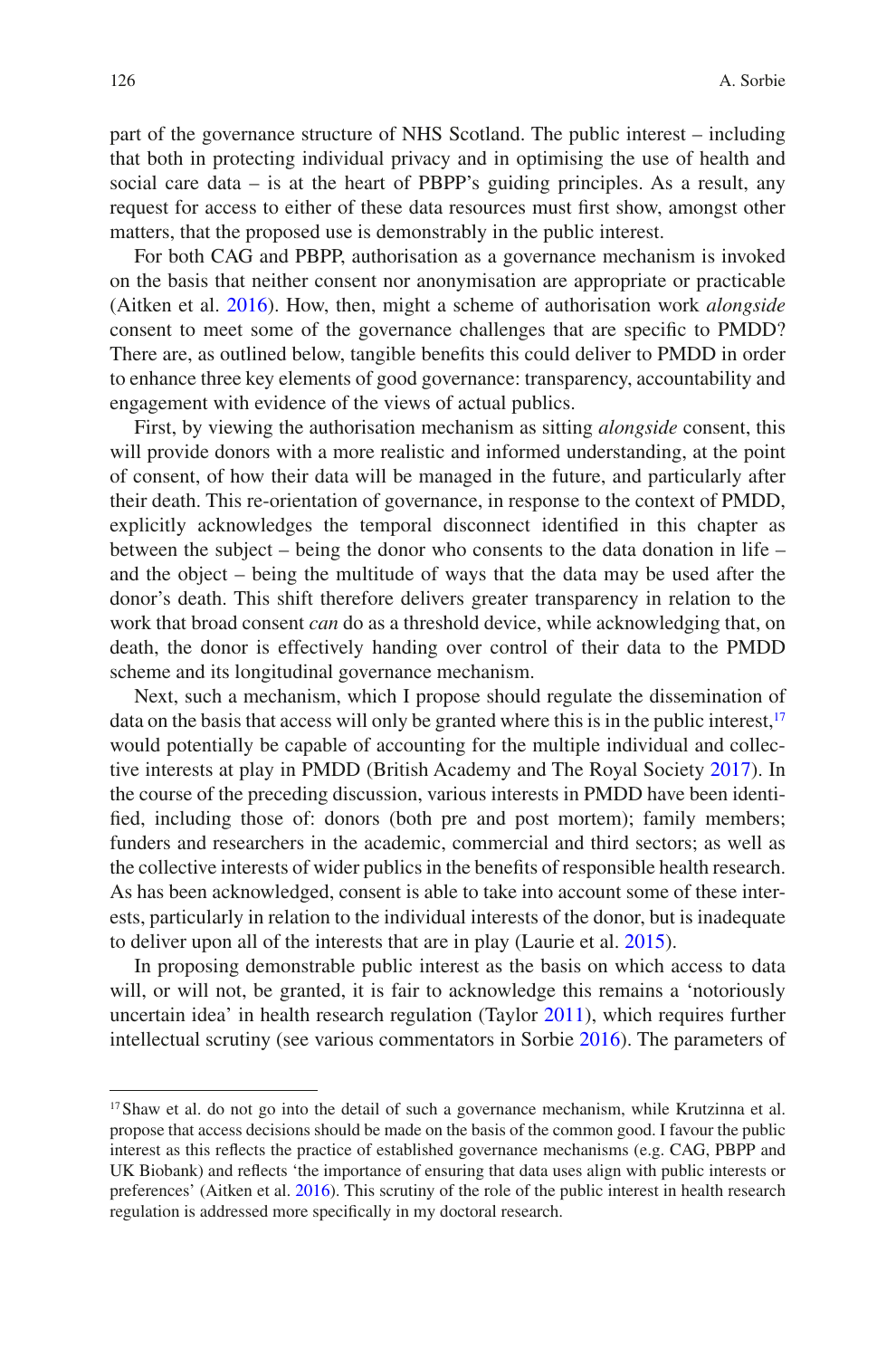this chapter do not allow for this task to be executed in detail, save to tease out the contours of a *holistic* conception of the public interest that might lend itself to the governance challenges of PMDD. In particular, this moves away from a narrow account of the public interest that pits individual interests against collective benefits, and towards an account that is described by Rid as a 'pluralistic conception of public interest', i.e. an account that is capable of recognising that multiple interests are in play (in particular, see Rid and Taylor in Sorbie [2016\)](#page-16-15). This approach is evident both in the operation of CAG and PBPP,<sup>18</sup> and is in line with the judicial interpretation of a multifaceted public interest in *Lewis*. The operation of a similar scheme can be seen in the case of the UK Biobank, which uses the public interest to regulate third party access to its resource (Capps [2012](#page-15-18)). However, PMDD, which only collects and disseminates data in the future once its donors are deceased, can be distinguished from most biobanks, whose aim is to create a more immediate resource, often for use during a donor's lifetime.

Third, an authorisation mechanism, which allows access to data gathered by PMDD when this is in the public interest, has the potential to connect the governance of a scheme of PMDD, with the mounting empirical evidence of public attitudes towards data sharing and linkage, thus closing the gap between aspirational policy and pragmatic practice. This chapter has already touched on the perils of disregarding the need for a 'social licence' for any such scheme, and the need to tread carefully in the case of new, and potentially disruptive, data flows. This is also illustrated in Wellcome's recent research, as commissioned from Ipsos MORI, on public attitudes to commercial access to health data for research purposes (Wellcome Trust [2016\)](#page-16-8). This found that, when considering data uses, 'a strong case for public benefit is the most important factor for many people: without it, data use by any organisation is rarely acceptable'. While these findings did not relate specifically to PMDD, this is particularly relevant in the context of a scheme that relies on a voluntary and participatory model, as without wiling data donors, the scheme will fail before it begins.

Given that authorisation schemes are an established part of the data sharing landscape, Aitken et al.'s finding that there is a lack of evidence of public views on this topic is striking. The conclusions of this chapter certainly suggest that further scrutiny of authorisation as a governance mechanism is likely to have wide application, reaching beyond the current modes in which this is deployed. In the case of PMDD, any proposed governance model would be well-advised to undertake a comprehensive public engagement exercise to gauge both understandings of access decisions that are made in the public interest, and also the extent to which this might be tolerated by publics. In shaping the contours of how a consent and authorisation model might work in tandem, this exercise could explore matters such as whether authorisation should always seek to take donors' early consent into account, the extent to which

<span id="page-13-0"></span><sup>&</sup>lt;sup>18</sup> For example, the Terms of Reference for the PBPP explicitly recognise that: 'To ensure the right balance is struck between safeguarding the privacy of all people in Scotland and the fiduciary duty of Scottish public bodies to make the best possible use of the health and social care data collected – it is important to note that each is in the public interest'. See: [http://www.informationgovernance.](http://www.informationgovernance.scot.nhs.uk/pbpphsc/home/about-the-panel/) [scot.nhs.uk/pbpphsc/home/about-the-panel/](http://www.informationgovernance.scot.nhs.uk/pbpphsc/home/about-the-panel/)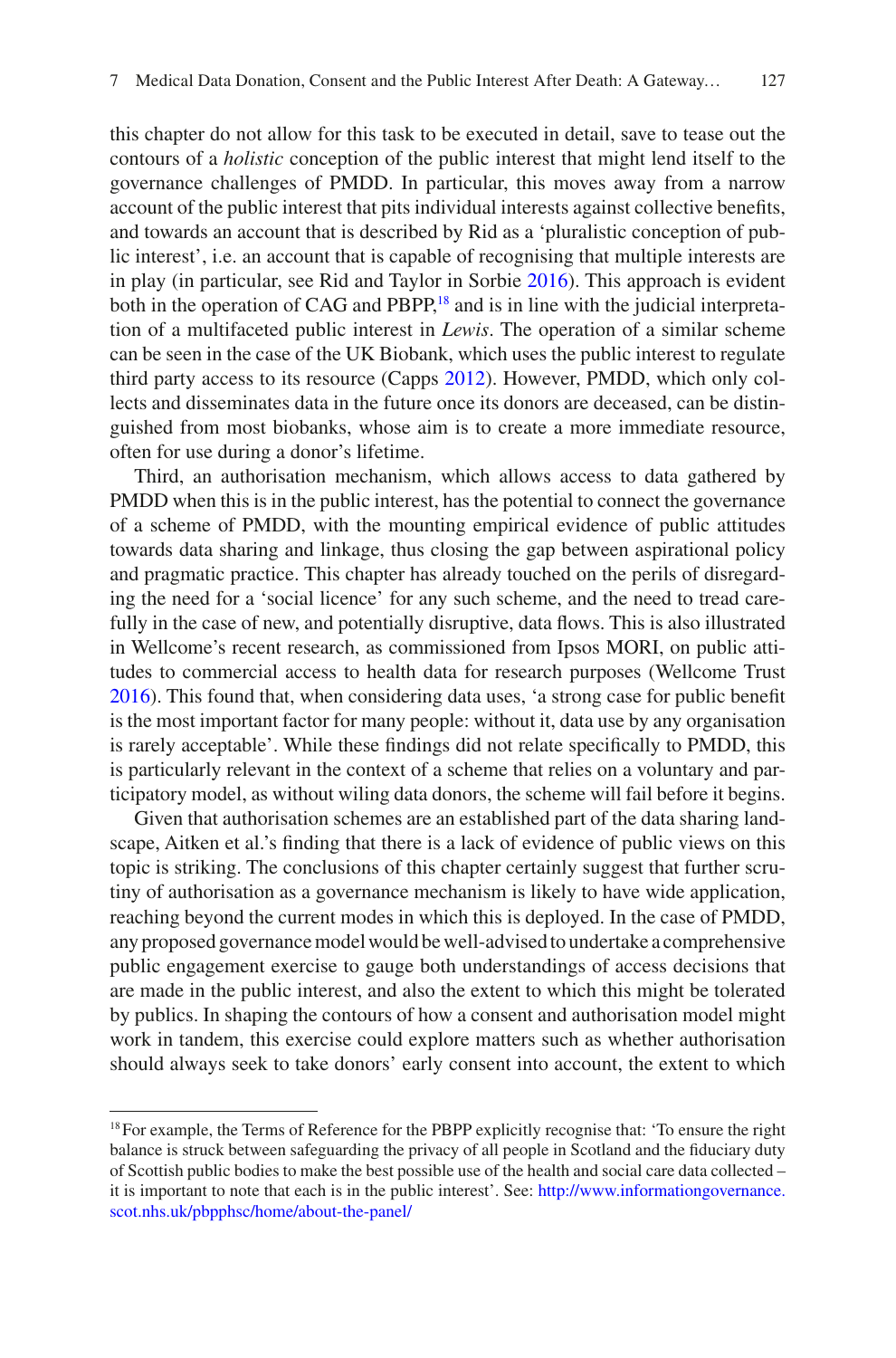donors should be able to place conditions on the use of their data, and whether there could ever be circumstances, such as the passage of time, that would legitimately allow an authorisation mechanism to allow access to data in the public interest that goes beyond the scope of the original consent.

#### **7.4 Conclusion**

PMDD is a proposal that speaks directly to the persistent challenge of harnessing *existing* data in order to facilitate future research, and holds the promise of delivering significant advances in human health. This chapter has scrutinised what good governance looks like in circumstances where, as I have argued, consent does not provide a 'single magic bullet' (Laurie et al. [2015\)](#page-16-7).

This central argument – that consent in PMDD must be properly understood as merely one aspect of a holistic governance regime, and that more emphasis ought to be placed on the role of authorisation – has brought to the fore the potential role of the public interest in navigating the various interests in play in the context of PMDD. This chapter has further set out how a re-orientation of governance could deliver tangible benefits to the good governance of PMDD, thus enhancing its transparency, accountability and engagement with evidence of the views of actual publics.

This chapter contributes to the growing literature on PMDD by elucidating the impact of temporal regulation on good governance in this context, where the necessarily static interaction with the (dead) donor, through the medium of consent, contrasts starkly with the continuing use of the data itself. Indeed, it has been highlighted that the subject – namely the donor – is *never* temporally co-located with the object of use – the donor's data – given that this is only collected and used for research once the subject is no more. This analysis has also highlighted the need to account for multiple individual and collective interests at play in PMDD that are likely to change over time. Taken together, this points to the need for an adaptive governance model that is reoriented to meet the specific challenges of PMDD, and thus provides a gateway to posthumous medical data use.

These contributions also have wider application in health research regulation that go beyond PMDD. In particular, this chapter proposes a framework to analyse innovative data governance regimes with reference to how data flows *into*, and is disseminated *out of*, these models. By highlighting temporal considerations in health research regulation, and the multiple individual and collective interests engaged, this underlines the need for novel and bold mechanisms that do not seek to over-play the role of consent, nor that suggest that third party permissions alone can deliver good governance solutions. Dynamic governance that captures the strengths of each of these approaches is required to bring about a crucial step-increase in health research capabilities when it comes to dealing respectfully and effectively with data after death.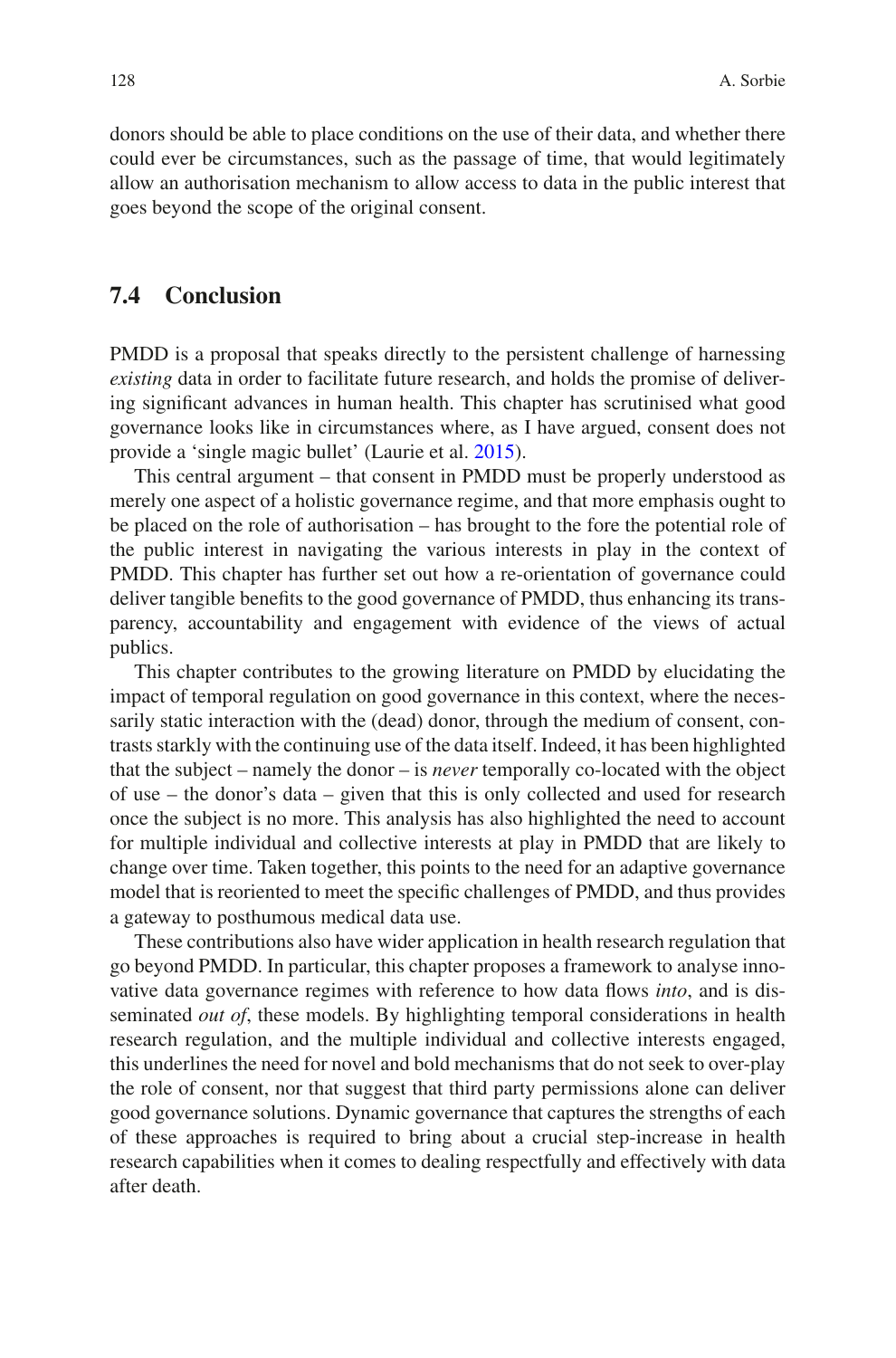#### **References**

- <span id="page-15-4"></span>Aitken, Mhairi, Jenna de St. Jorre, Clausia Pagliari, Ruth Jepson, and Sarah Cunningham-Burley. 2016. Public responses to the sharing and linkage of health data for research purposes: A systematic review and thematic synthesis of qualitative studies. *BMC Medical Ethics* 17 (73). <https://doi.org/10.1186/s12910-016-0153-x>.
- <span id="page-15-7"></span>BBC. 2018. *Ex-MP Tessa Jowell first to donate data to medical database*. 20 April. [https://www.](https://www.bbc.co.uk/news/uk-politics-43833022) [bbc.co.uk/news/uk-politics-43833022](https://www.bbc.co.uk/news/uk-politics-43833022). Accessed 21 June 2018.
- <span id="page-15-0"></span>British Academy and the Royal Society. 2017. *Data management and use: Governance in the 21st century*. [https://royalsociety.org/~/media/policy/projects/data-governance/data-management](https://royalsociety.org/~/media/policy/projects/data-governance/data-management-governance.pdf)[governance.pdf](https://royalsociety.org/~/media/policy/projects/data-governance/data-management-governance.pdf). Accessed 21 June 2018.
- <span id="page-15-3"></span>Buckee, Caroline, Amy Wesolowski, Nathan Eagle, Elsa Hansen, and Robert W. Snow. 2013. Mobile phones and malaria: Modelling human and parasite travel. *Travel Medicine and Infectious Disease* 11 (1): 15–22.
- <span id="page-15-11"></span>Buitelaar, J.C. 2017. Post-mortem privacy and informational self-determination. *Ethics and Information Technology* 19 (2): 129–142.
- <span id="page-15-18"></span>Capps, Benjamin. 2012. The public interest, public goods, and third-party access to UK Biobank. *Public Health Ethics* 5 (3): 240–251.
- <span id="page-15-10"></span>Carter, Pam, Graeme Laurie, and Mary Dixon-Woods. 2015. The social licence for research: why care.data ran into trouble. *J Med Ethics* 41: 404-409.
- <span id="page-15-17"></span>Caulfield, Timothy. 2007. Biobanks and blanket consent: The proper place of the public good and public perception rationales. *King's Law Journal* 18: 209–226.
- <span id="page-15-14"></span>Choong, Kartina Aisha, Mifsud Bonnici, and Jeanna Pia. 2014. Posthumous medical confidentiality: The public interest conundrum. *European Journal of Comparative Law and Governance* 1: 106–119.
- <span id="page-15-15"></span>De Vries, Raymond Gene, Tom Tomlinson, Hyungjin Myra Kim, Chris Krenz, Diana Haggerty, Kerry A. Ryan, and Scott Y.H. Kim. 2016. Understanding the public's reservations about broad consent and study-by-study consent for donations to a biobank: Results of a national survey. *PLoS One* 11 (7).<https://doi.org/10.1371/journal.pone.0159113>.
- <span id="page-15-12"></span>Edwards, Lilian, and Edina Harbinja. 2013. Protecting post-mortem privacy: Reconsidering the privacy interests of the deceased in a digital world. *Cardozo Arts and Entertainment Law Journal* 32: 83–129.
- <span id="page-15-13"></span>General Medical Council. 2018. Confidentiality: good practice in handling patient information. [https://www.gmc-uk.org/ethical-guidance/ethical-guidance-for-doctors/confidentiality/man](https://www.gmc-uk.org/ethical-guidance/ethical-guidance-for-doctors/confidentiality/managing-and-protecting-personal-information)[aging-and-protecting-personal-information.](https://www.gmc-uk.org/ethical-guidance/ethical-guidance-for-doctors/confidentiality/managing-and-protecting-personal-information) Accessed 21 June 2018.
- <span id="page-15-1"></span>House of Lords Select Committee on Artificial Intelligence, Report of Session 2017–19. 2018. *AI in the UK: Ready, willing and able?* [https://publications.parliament.uk/pa/ld201719/ldselect/](https://publications.parliament.uk/pa/ld201719/ldselect/ldai/100/100.pdf) [ldai/100/100.pdf](https://publications.parliament.uk/pa/ld201719/ldselect/ldai/100/100.pdf). Accessed 1 Aug 2018.
- <span id="page-15-6"></span>Jowell, Tessa. 2018. Hansard. 778: 1169–1170. [https://hansard.parliament.uk/lords/2018-01-](https://hansard.parliament.uk/lords/2018-01-25/debates/2665383A-7D07-42B2-8DA0-581D43365F2D/NHSCancerTreatments#1170) [25/debates/2665383A-7D07-42B2-8DA0-581D43365F2D/NHSCancerTreatments#1170](https://hansard.parliament.uk/lords/2018-01-25/debates/2665383A-7D07-42B2-8DA0-581D43365F2D/NHSCancerTreatments#1170). Accessed 21 June 2018.
- <span id="page-15-16"></span>Kaye, Jane, Edgar A. Whitley, David Lund, Michael Morrison, Harriet Teare, and Karen Melham. 2014. Dynamic consent: A patient interface for twenty-first century research networks. *European Journal of Human Genetics* 23: 141–146.
- <span id="page-15-5"></span>Knoppers, Bartha, Jennifer Harris, Isabelle Budin-Ljøsne, and Edward Dove. 2014. A human rights approach to an international code of conduct for genomic and clinical data sharing. *Human Genetics* 133 (7): 895–903.
- <span id="page-15-8"></span>Krutzinna, Jenny, Mariarosaria Taddeo, and Luciano Floridi. 2018. Enabling posthumous medical data donation: A appeal for the ethical utilisation of personal health data. *Science and Engineering Ethics*. [https://doi.org/10.1007/s11948-018-0067-8.](https://doi.org/10.1007/s11948-018-0067-8)
- <span id="page-15-9"></span>Laurie, Graeme, and Emily Postan. 2013. Rhetoric or reality: What is the legal status of the consent form in health-related research? *Medical Law Review* 21: 371–414.
- <span id="page-15-2"></span>Laurie, Graeme, Leslie Stevens, Kerina Jones, and Christine Dobbs. 2014. *A review of evidence relating to harm from uses of health and biomedical data*. Nuffield Council on Bioethics. [http://](http://nuffieldbioethics.org/wp-content/uploads/A-Review-of-Evidence-Relating-to-Harms-Resulting-from-Uses-of-Health-and-Biomedical-Data-FINAL.pdf)